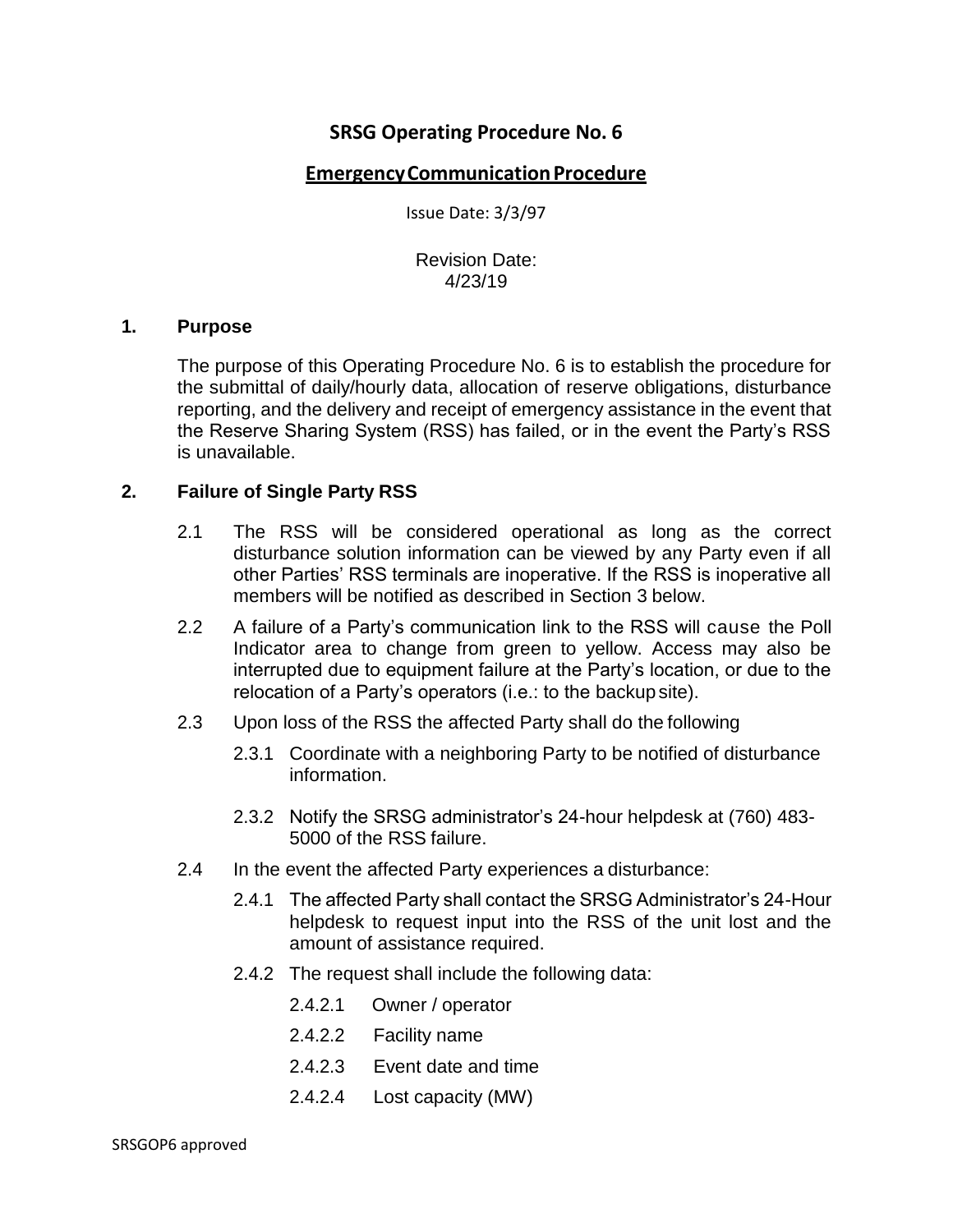- 2.4.2.5 Emergency assistance required
- 2.4.2.6 Transmission constraints and available delivery points (i.e.: changes to the Transmission Path screen)
- 2.4.3 The SRSG administrator will enter the affected parties requested disturbance into the RSS with the information provided.
- 2.4.4 The SRSG administrator will provide the solution results to the affected party verbally via phone and send a screenshot of the solution via email as confirmation of the results.
- 2.4.5 The affected Party will confirm emergency assistance schedules by phone from the Parties identified by the SRSG Administrator. The affected Party may utilize the script suggested in Attachment B.

## **3. Failure of the RSS Server or Multi-Party RSS Failure**

- 3.1 SRSG Administrator Responsibilities
	- 3.1.1 In the event multiple Parties experience a communication/RSS failure or a failure of the RSS Server to such an extent that disturbance solutions cannot be calculated or conveyed to affected parties in a timely manner as determined by the SRSG Administrator, the SRSG Administrator shall contact a participant to notify all Parties of the failure by using the Reliability Messaging Tool (RMT) or its successor addressed to reliability and marketing. The Administrator shall also send an email to the current SRSG operations distributionlist.
	- 3.1.2 If the determination is made that the RSS will be unavailable for greater than two hours, then the administrator shall direct all Parties to carry the reserve levels prescribed in Exhibit A within 60 minutes of notification.
	- 3.1.3 The annual peak reserve obligation summary shall be reviewed and updated on an annual basis by the SRSG Administrator.
- 3.2 Party Responsibilities
	- 3.2.1 Once notified, each Party shall continue to use current day reserve quota values until directed to carry default reserves indicated in the attached Exhibit A Annual Peak Reserve Obligation Summary.
	- 3.2.2 Once notified, each Party shall compile its actual reserve data. Parties shall use Attachment A to this Operating Procedure and email to the administrator for compliance documentation.
- 3.3 Using the Manual Matrices in the event of a disturbance
	- 3.3.1 Parties shall refer to the Emergency Assistance Manual Matrices